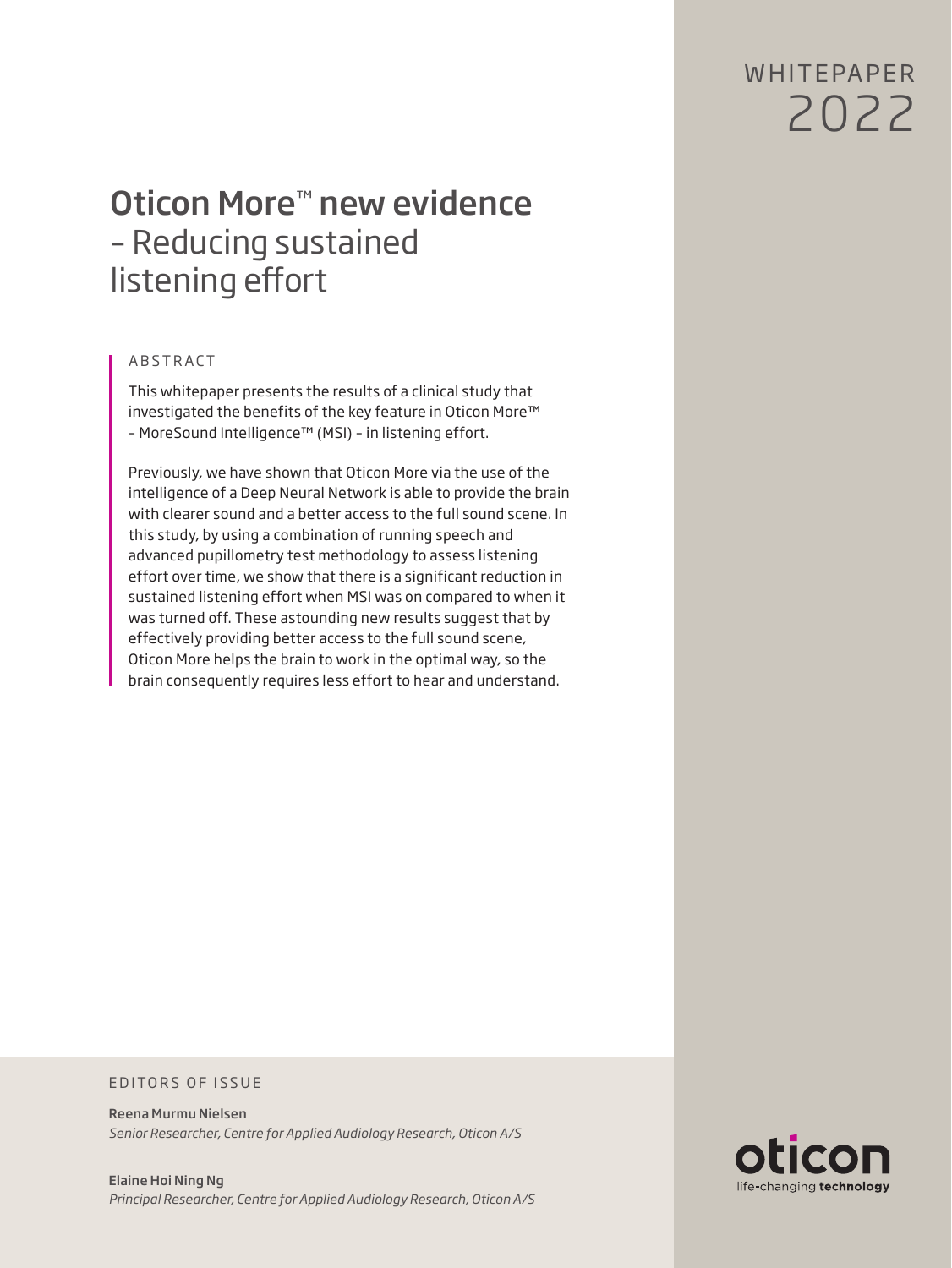### **Speech in noise for people with hearing loss**

Separating out a speaker that one wants to listen to from other speakers in a noisy environment is challenging, not only for people with hearing loss but also for people with normal hearing. For people with hearing loss, listening is compromised, and the brain needs to work hard to understand what is being said in challenging environments such as restaurants, bars, crowded places, big lecture halls etc. Hearing difficulty in noise can be so great that they may choose to avoid or limit their social participation altogether (Crews & Campbell, 2004). Research has shown that there is a link between dementia and hearing loss that may be caused partly due to a limited participation in socially stimulating settings (Lin et al., 2011a; Lin et al., 2011b; Loughrey et al., 2018; Livingston et al., 2020). Further, if hearing loss goes untreated, the social isolation associated with the hearing loss can accelerate the cognitive decline leading to dementia (Lin et al., 2013, Griffiths et al., 2020; Livingston et al., 2020). Therefore, helping people with hearing loss to maintain good communication in social environments is not only a matter of hearing health but also a matter of general well-being.

In quiet environments, speech is not acoustically mixed with other sounds. Hence, listening in a quiet environment may not be challenging even for people with hearing loss. On the other hand, speech in everyday environment is acoustically mixed with other interfering sounds. The brain uses cognitive processes to focus on the relevant information and ignore the rest (Meyer et al., 2016; Pichora-Fuller et al., 2017). This function of effectively separating the relevant speech from irrelevant noise is compromised in people with hearing loss (Dai et al., 2018; Shinn-Cunningham & Best, 2008). Research has shown that to make sense of sound and to navigate our environment and communicate with others, we constantly combine our sensory, cognitive, and social abilities (Meyer et al., 2016; Pichora-Fuller et al., 2017).

## MoreSound Intelligence in Oticon More

Conventional hearing aid technology supports communication in complex acoustical environments by attenuating noise and creating focus toward the speech by using directionality and noise reduction feature. However, to have a successful hearing process it requires full access to the sound environment, so that our brain can effectively suppress the irrelevant ones and focus only on the relevant ones as the cognitive resources in our brain are limited (Pass et al., 2010).

Oticon More builds on the powerful Polaris™ platform, which is designed to provide access to the full sound scene, making it easier for the brain to decode sounds. In this way the brain can better orient, focus, and make sense of what is going on in the environment. It was shown by Santurette et al. (2020) that MSI in Oticon More makes meaningful sounds stand out from the background.

### Listening effort

Listening effort is a specific form of mental effort that is exerted when a task involves listening, as defined in the Framework for Understanding Effortful Listening (Pichora-Fuller et al., 2016). In other words, it is the cognitive resources necessary for speech understanding (Hicks & Tharpe, 2002).

A common challenge among people with hearing loss is the effort it takes to listen. They often complain about being "exhausted" or "drained" from listening in noisy environments. Previous studies reported that even a mild hearing loss could lead to increased listening effort (Rabbit, 1991; McCoy et al., 2005). This happens because when hearing is compromised, the auditory system becomes more vulnerable to noise and disturbing sounds. The brain needs to work harder to hear in noise, which leads to tiredness and exhaustion. Indeed, researchers have found that people with hearing loss needed more time at the end of the day to rest and to recover from work (Nachtegaal et al., 2009).



*Figure 1. Test setup with a total of six loudspeakers, which is identical to the setup used in the Oticon More EEG study (Santurette et al., 2020). Pupillometry was done by placing an eye-tracker in front of the participants to measure sustained listening effort. Two frontal loudspeakers (blue and red) contained a male and a female talker reading audio clips simultanouely. Background noise, which is a 16-talker babble, came from the remaining four loudspeakers.*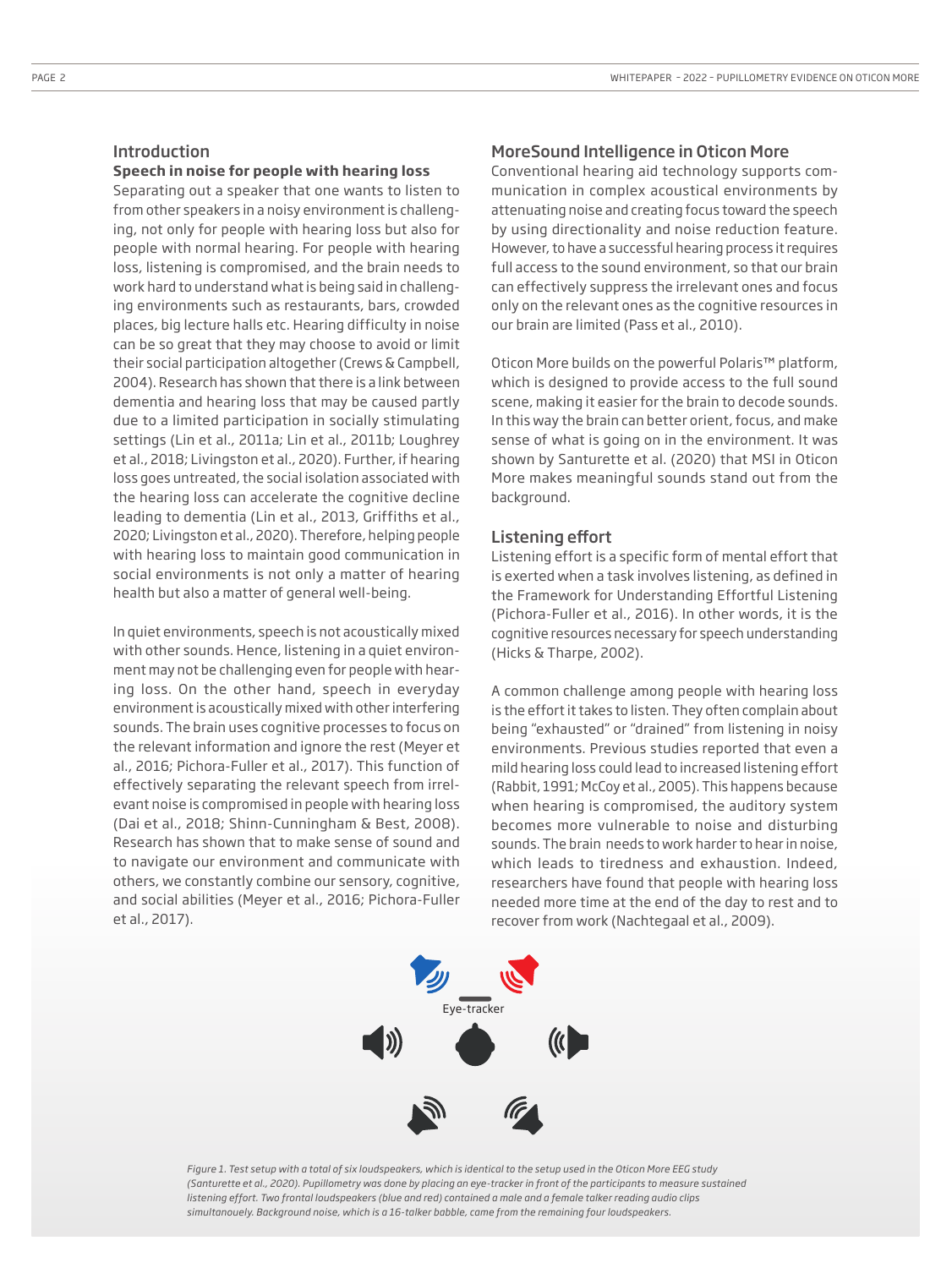### Real-life listening

Objective listening effort is typically measured using pupillometry, which involves continuously recording a listener's pupil dilation while performing a listening task (Ohlenforst et al., 2017; 2018; Wendt et al., 2017). When performing a demanding task – such as listening to speech in noise – an increase in effort is reflected by the change in the pupil size (Beaty, 1982). The larger the degree of pupil dilation, the more the listening effort is thought to be needed for the task.

In studies investigating listening effort, short sentences are typically used as speech material in the listening task. The participants are usually asked to listen to and repeat aloud sentences presented in noise. Peak pupil dilation during the presentation of the sentence-innoise stimuli (4 to 5 seconds long) is commonly used as a measure of listening effort. However, this may not fully represent real-life listening situations because we often listen to running or continuous speech rather than isolated sentences in everyday conversations. Following a conversation requires paying attention to the talker over a sustained period, which is known as sustained attention, and staying engaged. To understand the gist of the conversation, we will also need to react, reflect and respond. By assessing the change in pupil dilation while listening to running speech using a longer time

# Real-life conversations require sustained attention

window as compared to the shorter 4- to 5-second time window in the previous studies, this gives us a measure of listening effort that is more representative of the real-life situations.

The aim of this study is to measure and compare sustained listening effort with and without MSI enabled. In our previous Oticon More EEG study, both EEG and pupillometry data were collected at the same time while the participants were performing a selective listening task. The EEG data were already reported in the Oticon whitepaper, Santurette et al. (2020). This whitepaper reports only the pupillometry data. Both sets of data were also reported in a peer-reviewed journal (see Andersen et al., 2021).

### Methods

Seventeen experienced hearing-aid users (mean age 67 years) with a symmetrical, sensorineural hearing loss ranging from a mild to moderate were included in



*Figure 2. Change in pupil size with MSI on versus MSI off. The magenta line with MSI on indicates less sustained listening effort over 30 seconds.*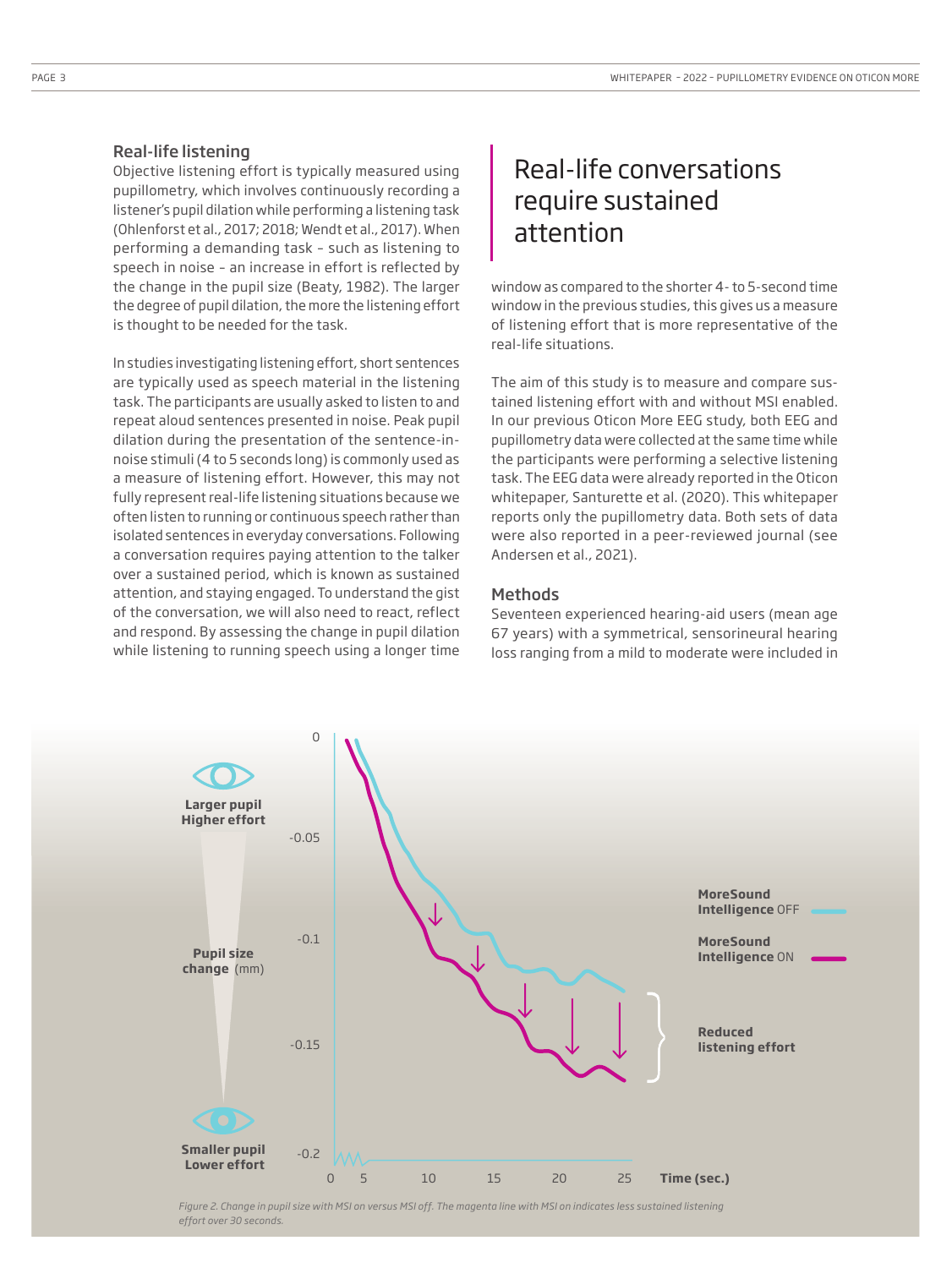the analysis. Here, pupil size were recorded using an eye-tracker when the participants listened to running speech in the presence of multi-talker babble noise. This advanced pupillometry test methodology was previously used in a previous study conducted by researchers from Eriksholm Research Centre (Fiedler et al., 2021). For running speech, audio news clips that were approximately 30 seconds long were used. The test setup (see Figure 1) and the procedure of this study are identical to what is described in Santurette et al. (2020). The audio clips spoken by a male and a female talker each came simultaneously from one of the two frontal loudspeakers, with each talker at 73 dB SPL. The background noise consisted of a 16-talker babble, presented at 70 dB SPL.

The participants were instructed at the beginning of each trial which talker to attend to while ignoring the other talker. We investigated how the pupil dilation over the time range of approximately 30 seconds compared between two conditions: MSI on and off. Twenty trials were administered for each condition. A higher pupil dilation is an indication of higher effort allocated to the listening task.

We compared listening effort, indexed by pupil dilation, with MSI on versus MSI off in Oticon More in a "real-life like" scenario. We use the term "real-life like" because in this study we used running speech for a longer duration. This is considered to be ecologically more valid and to promote stronger engagement during listening.

### Results

Figure 2 shows the change in pupil size with MSI on versus MSI off over the course of 30 seconds. During the first seconds, the difference in effort between the two conditions is minor. This is believed to be related to the initial arousal or effort devoted to focusing on the talker the participants were told to attend to. After this initial period, we observed a general strong and highly consistent decrease in pupil size for the remaining time window. This reflects less listening effort and indicates a transition into the listening state such that the pupil size reaches a constant level. Sustained attention and engagement into the listening task is likely involved in this constant listening state.

The pupil dilation is significantly smaller with MSI on compared to MSI off. What should be noted in Figure 2 is the magenta line which corresponds to pupil dilation across time with MSI on. It indicates that less effort is required to listen to speech in noise when MSI is turned on compared to when it is turned off, illustrated by the blue line.

Next, we compared the approximated average percent change in pupil dilation with MSI on versus off. We found that with MSI on there was 30% reduction from the baseline in the average pupil size compared to MSI off ( $p \le 0.001$ ). Figure 3 illustrates this finding, where especially the bar plot for MSI on should be noted. Here the values are more negative meaning that the listening effort is less with MSI on compared to off.



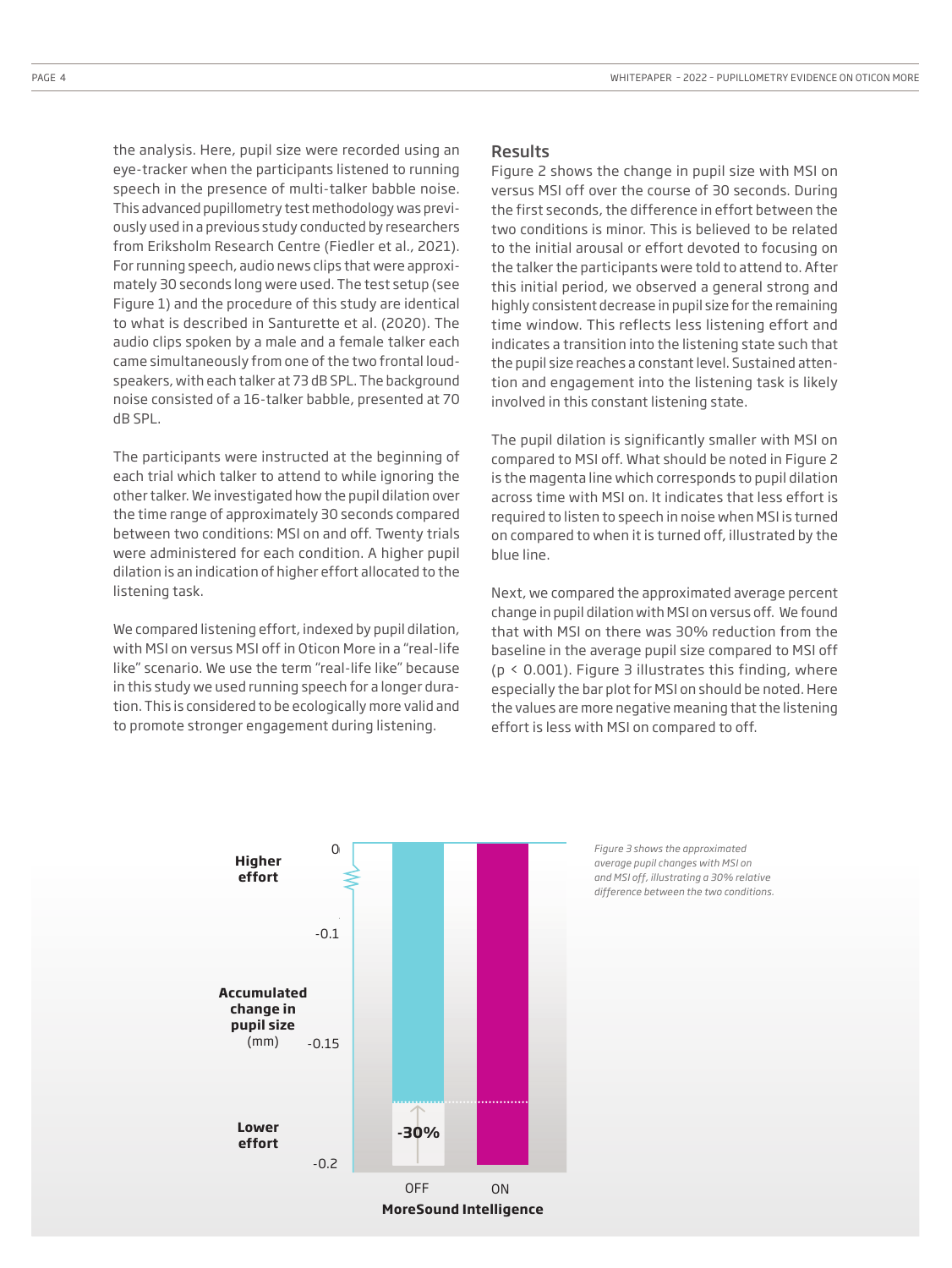### **Conclusions**

We assessed pupil size as an established measure of sustained listening effort (Fiedler et al., 2021). Smaller pupil dilation (an indication of less listening effort) while listening to a running speech for a longer duration is observed with MSI on than MSI off. This suggests better sustained attention and engagement when listening with MSI in Oticon More.

Previously, we have shown that Oticon More via the use of the intelligence of a Deep Neural Network is able to provide the brain with a clearer sound and a better access to the full sound scene. Approximately 60% more clearer sound is given to the brain with MSI in Oticon More (Santurette et al., 2020). Together with the findings of this clinical study, MSI dramatically reduced sustained listening effort at the same time as it gives the brain access to more sound. These findings confirm the new approach of the BrainHearing technology in Oticon More. By providing access to the full sound scene, the brain can better orient, focus and recognise. Oticon More helps the brain to work in the optimal way, so it consequently requires less effort to hear, understand, and participate socially.

### Clinical interpretation

We have shown that with MSI, less effort is required to listen in noise. Less effort during listening over a longer period means that 1) the brain is using less cognitive resources to understand speech in challenging situations such as a restaurant, and 2) the listeners with hearing loss can more easily react, respond, and engage in conversations. Even though the brain is getting more sound with Oticon More, less effort is required to listen to speech in noise, thanks to the groundbreaking MSI feature.

Even though the brain is getting more sound with Oticon More, less effort is required to listen to speech in noise, thanks to the groundbreaking MSI feature.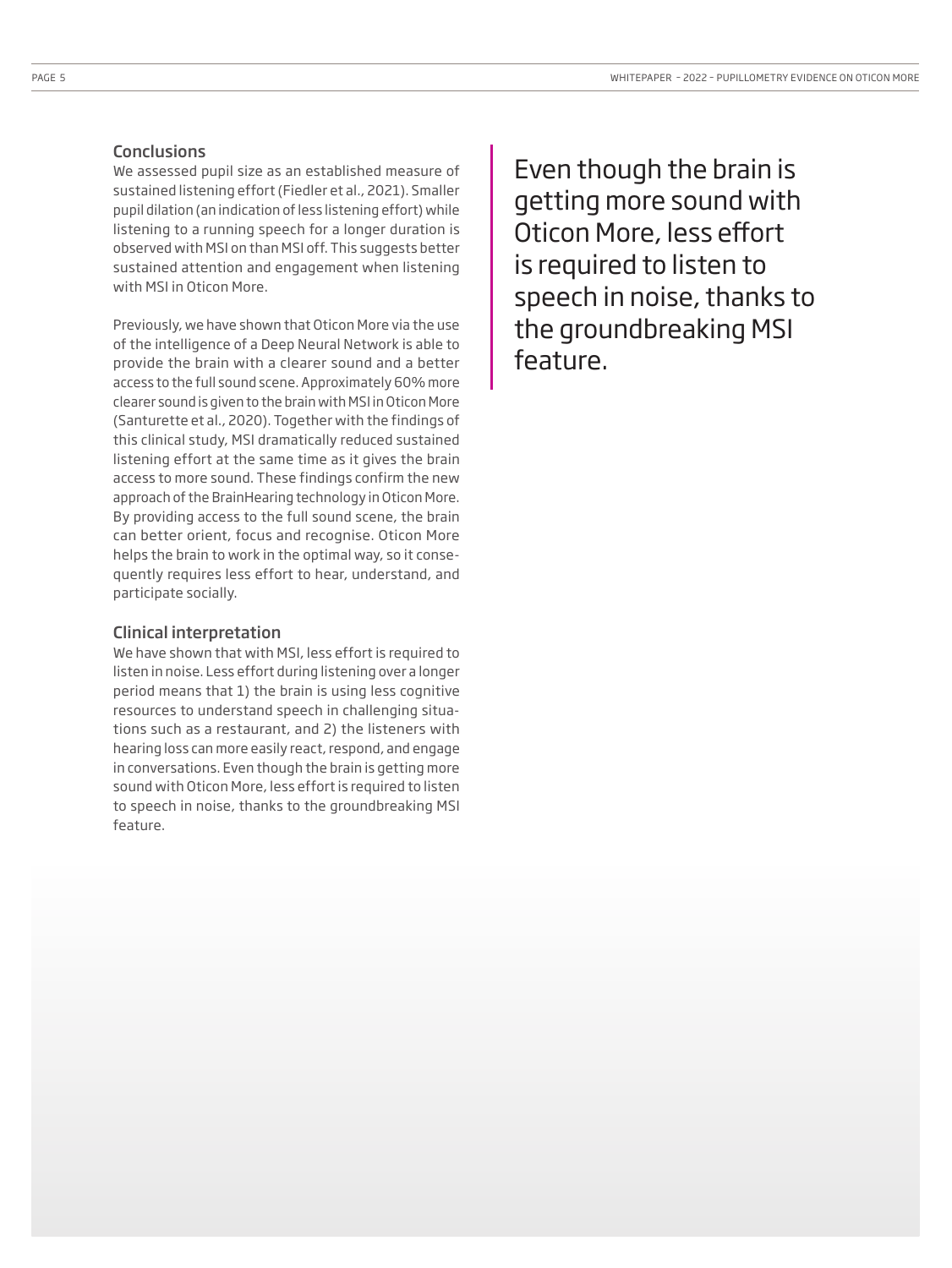#### References

- 1. Andersen, A.H., Santurette, S., Pedersen, M.S., Alickovic, E., Fiedler, L., Jensen J, Behrens, T. (2021). Creating Clarity in Noisy Environments by Using Deep Learning in Hearing Aids. Seminars in of Hearing 42,260-281.
- 2. Beatty, J. (1982). Task-evoked pupillary responses, processing load, and the structure of processing resources. Psychological Bulletin, 91, 276–292.
- 3. Crews, J.E., Campbell, V.A. (2004). Vision impairment and hearing loss among community-dwelling older Americans: implication for health and functioning. American journal of Public Health, 94, 823-829.
- 4. Dai, L., Best, V., Shinn-Cunningham, B.G. (2018). Sensorineural hearing loss degraded behavioral and physiological measures of human spatial selective auditory attention. Proceedings of the National Academy of Sciences U S A. 115, E3286-E3295.
- 5. Fiedler, L., Ala, T. S., Graversen, C., Alickovic, E., Lunner, T., & Wendt, D. (2021). Hearing Aid Noise Reduction Lowers the Sustained Listening Effort During Continuous Speech in Noise—A Combined Pupillometry and EEG Study. Ear and hearing, 42(6), 1590-1601.
- 6. Griffiths, T.D., Lad, M., Kumar, S., Holmes, E., McMurray, B., Maguire, E.A., Billig, A.J., Sedley, W. (2020). How can hearing loss cause dementia. Neuron. 108, 401-412.
- 7. Herrmann, B., & Johnsrude, I. S. (2020). A model of listening engagement (MoLE). Hearing research, 397, 108016.
- 8. Hicks, C., & Tharpe, A. 2002. Listening effort and fatigue in school-age children with and without hearing loss. Journal of Speech, Language, and Hearing Research, 45, 573 - 584.
- 9. Meyer, C., Grenness, C., Scarinci, N., & Hickson, L. (2016). What is the international classification of functioning, disability and health and why is it relevant to audiology? In Seminars in Hearing (Vol. 37, No. 03, pp. 163-186). Thieme Medical Publishers.
- 10. Lin, F.R., Metter, E.J., O'Brien, R.J., Resnick, S.M., Zonderman, AB., Ferrucci, L. (2011a). Hearing loss and incidental dementia. Archives of Neurology 68, 214-220.
- 11. Lin, F.R., Ferrucci, L., Metter, E.J., An, Y., Zonderman, A.B., Resnick, S.M. (2011b). Hearing loss and cognition in the Baltimore Longitudinal study of aging. Neuropsychology, 25, 763-770.
- 12. Lin, F.R., Yaffe, K., Xia, J., Xue, Q.L., Harris, T.B., et al. (2013). Hearing loss and cognitive decline in older adults. JAMA Internal Medicine, 173, 293-299.
- 13. Livingston, G., Huntley, J., Sommerlad, A., Ames, D., Ballard, C., et al. (2020). Dementia prevention, intervention, and care: 2020 report of the Lancet Commission. Lancet, 2020, 396, 413-446.
- 14. Loughrey, D.G., Kelly, M.E., Kelley, G.A., Brennan, S., Lawlor, B.A. (2018). Association of Age-related Hearing Loss with Cognitive Function, Cognitive Impairment, and Dementia: A systematic Review and Meta-analysis. JAMA Otolaryngology Head and Neck Surgery, 144, 115-126.
- 15. McCoy, S., Tun, P., Cox, L., Colangelo, M., Stewart, R., & Wingfield, A. (2005). Hearing loss and perceptual effort: Downstream effects on older adults' memory for speech. The Quarterly Journal of Experimental Psychology Section A, 58, 22-33.
- 16. Nachtegaal, J., Kuik, D.J., Anema, J.R., Goverts, S.T., Festen, J.M., & Kramer, S.E. (2009). Hearing status, need for recovery after work, and psychosocial work characteristics: Results from an internet-based national survey on hearing. International Journal of Audiology, 48, 684-691.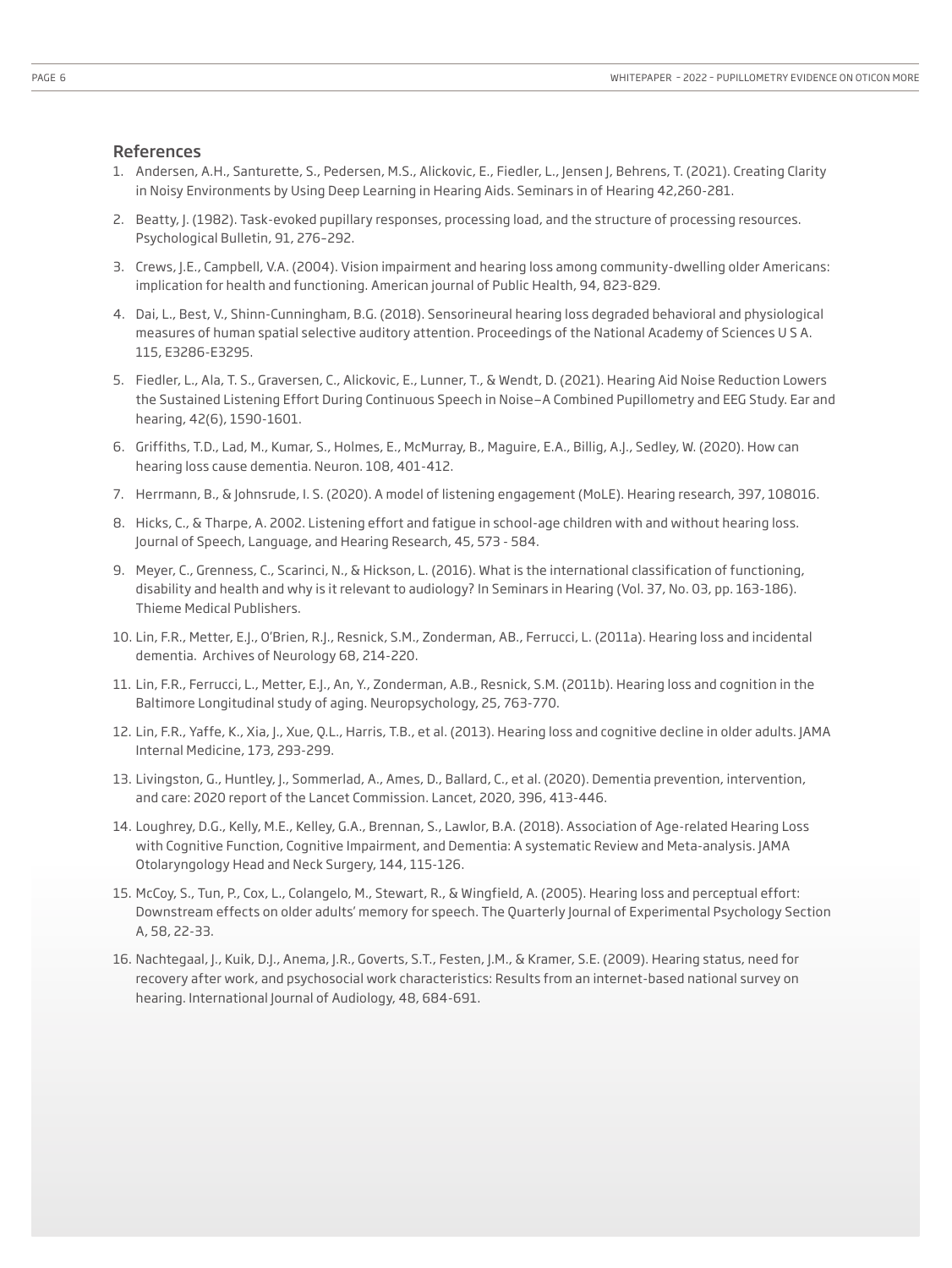- 17. Ohlenforst, B., Wendt, D., Kramer, S. E., Naylor, G., Zekveld, A. A., & Lunner, T. (2018). Impact of SNR, masker type and noise reduction processing on sentence recognition performance and listening effort as indicated by the pupil dilation response. Hearing research, 365, 90–99.
- 18. Ohlenforst, B., Zekveld, A. A., Jansma, E. P., Wang, Y., Naylor, G., Lorens, A., et al. (2017). Effects of Hearing Impairment and Hearing Aid Amplification on Listening Effort: A Systematic Review. Ear and hearing, 38, 267–281.
- 19. Pass, F.G.W.C., van Gog, T., Sweller, J. (2010). Cognitive load theory: new conceptualizations, specifications, and integrated research perspectives. Educational Psychology Review. 22, 115-121.
- 20. Pichora-Fuller, M. K., Alain, C., & Schneider, B. A. (2017). Older adults at the cocktail party. In The auditory system at the cocktail party (pp. 227-259). Springer, Cham.
- 21. Rabbitt, P. (1991). Mild hearing loss can cause apparent memory failures which increase with age and reduce with IQ. Acta Oto-Laryngologica, 111, 167-176.
- 22. Santurette S, Ng, E.H., Juul Jensen, J., Kai Loong, B.M. (2020). Oticon More™ Clinical Evidence. A glimpse into new Brainhearing™ Benefits.
- 23. Shinn-Cunningham, B.G., Best, V. (2008). Selective attention in normal and hearing impaired. Trends Amplification, 12, 283-299.
- 24. Wendt, D., Hietkamp, R. K., & Lunner, T. (2017). Impact of Noise and Noise Reduction on Processing Effort: A Pupillometry Study. Ear and hearing, 38, 690–700.